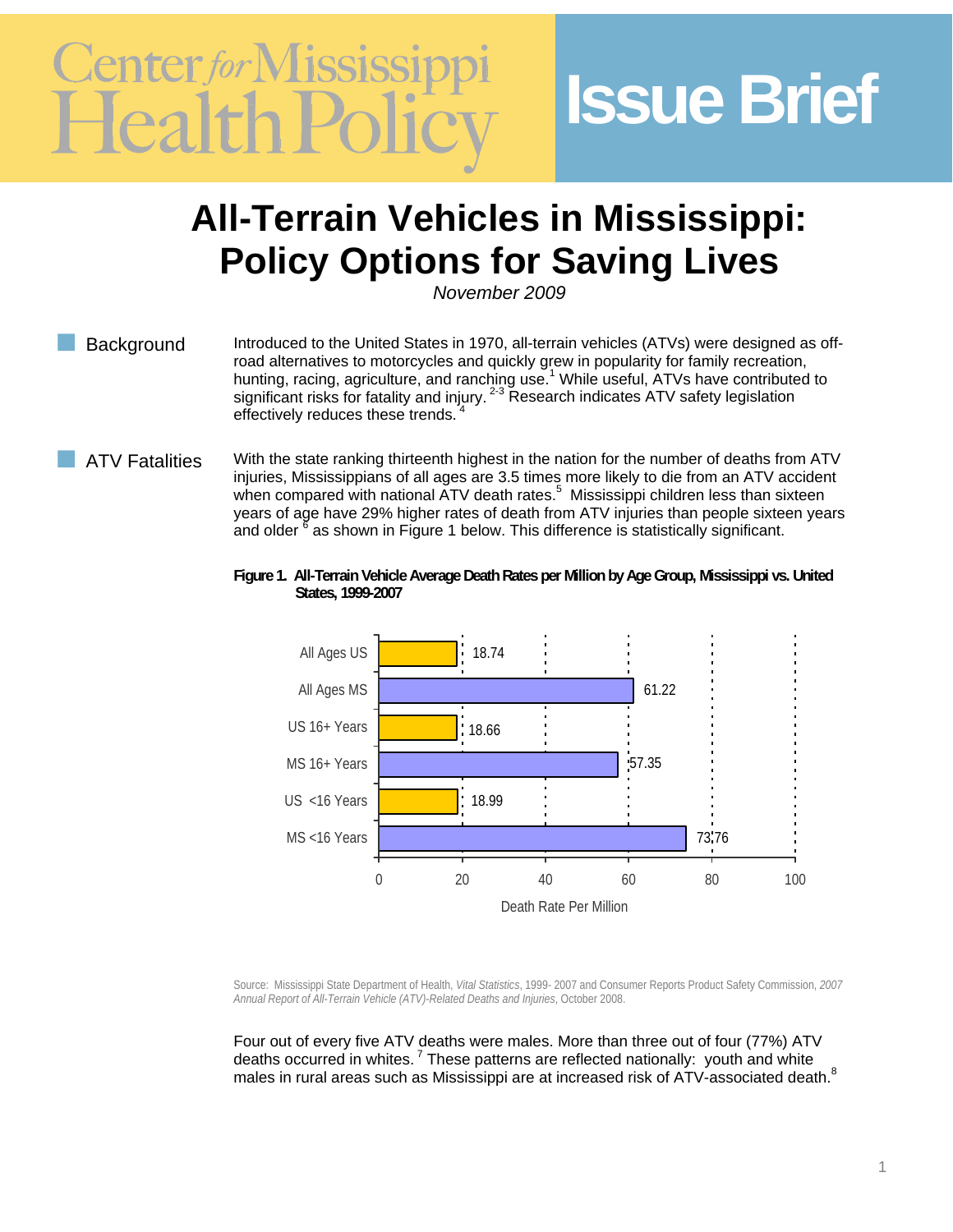ATV Injuries Over the last eight years, injuries associated with ATV accidents statewide have soared nearly five-fold <sup>§</sup> as displayed below in Figure 2. ATV injuries treated in emergency rooms nationally have increased over the same time frame by 84% from 82,000 to 150,900.<sup>10</sup> For Mississippians, ATV injury rates are rising at a significantly higher rate in children less than sixteen years of age than for older persons, resulting in a widening gap between the age groups (Figure 3). In 2008, the ATV injury rate of 50.1 per 100,000 in youth under sixteen years was nearly double the injury rates of 28.7 per 100,000 for those sixteen and over.<sup>11</sup> Nationwide, youth aged under sixteen treated in emergency rooms for ATV injuries rose 44% from 1999 to 2007.<sup>1</sup>





 Source: Mississippi State Department of Health, Trauma Registry 2000- 2008. [Note: Only hospitals participating in the formal statewide trauma system reported to the trauma registry.]





Source: Mississippi State Department of Health, Trauma Registry 2000- 2008. [Note: Only hospitals participating in the formal statewide trauma system reported to the trauma registry.]

Research indicates the following are risk factors for ATV injuries: <sup>13-16</sup>

- lack of helmet use;
- age less than 16 years;
- carriage of passenger(s) when not specifically designed for extra passenger(s);
- excessive speed and/or use on paved roads;
- use of drugs or alcohol;
- use after dark; and
- inexperienced operators.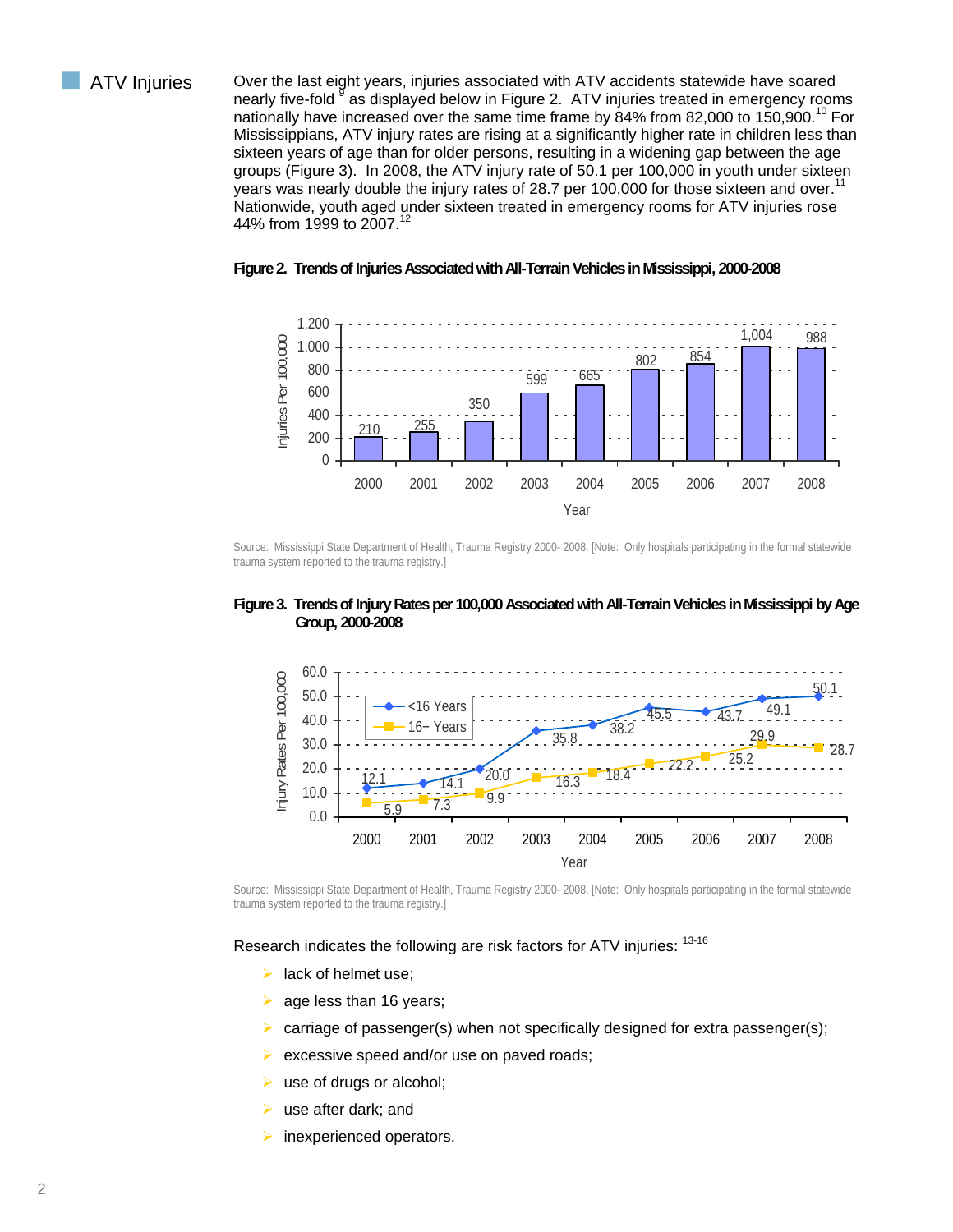**Economic** Impact Economic costs associated with ATV deaths for children nationwide increased by \$230 million from 1999 to 2003. During the same time frame, economic costs from ATV-related fatalities increased by \$811 million for adults.<sup>1</sup>

High and increasing rates of injuries and deaths, particularly in young people, led to public concern over ATV safety by the early 1980's. In 1985, the United States Consumer Product Safety Commission undertook research to determine if regulatory action was essential. By 1988, major suppliers of ATVs agreed to take certain actions, in lieu of litigation, due to these safety concerns.<sup>18</sup> The agreement banned three-wheeled ATV production altogether, and introduced measures such as warning labels and safety education programs for the next ten years. In 1998, this formal agreement was replaced by a voluntary ATV Action Plan with similar provisions.<sup>19</sup> Policy Impact

> After ten years of required safety education at point of ATV purchase, ten years passed After territorial or requirements on the ATV industry.<sup>20</sup> Research has shown the end of mandatory without requirements on the ATV industry.<sup>20</sup> Research has shown the end of mandatory educational safety precautions for ATV users was related to increases in ATV injuries. 21

States without safety legislation have a collective death rate two times higher than states with ATV safety legislation, $^{22}$  seen below in Figure 4, a difference which is statistically significant. Helmet use alone by ATV riders has been found to reduce the risk of death by 42% and head injury by  $64\%$ .



**Figure 4. ATV Death Rates per Million: States with Safety Laws vs. States without Safety Laws** 

Source: Helmkamp, J.C. (2001). A Comparison of Site-Specific All-Terrain Vehicle-Related Death Rates, 1990-1999. *American Journal of Public Health*, 40:2, 725-732.

**State** Legislation

Mississippi is one of the six states with no ATV safety legislation, with the exception of a statute limiting use of ATVs in state parks for designated areas only. ATV use on public streets, highways, and paved roads is prohibited in thirty-seven states. Thirty-one states have legislation in place to restrict ATV use for those less than 18 years of age. Helmets are required by twenty-five states for ATV riders, and eye protection is required by eight states. Safety certification must be completed for ATV riders in twenty states. Adult supervision is mandated by nineteen states. Fifteen states outlaw passengers the ability to ride with ATV drivers on public land, fifteen states require headlights be engaged before and after sunset, and one state limits youth riders to sunlight hours only.<sup>24</sup>